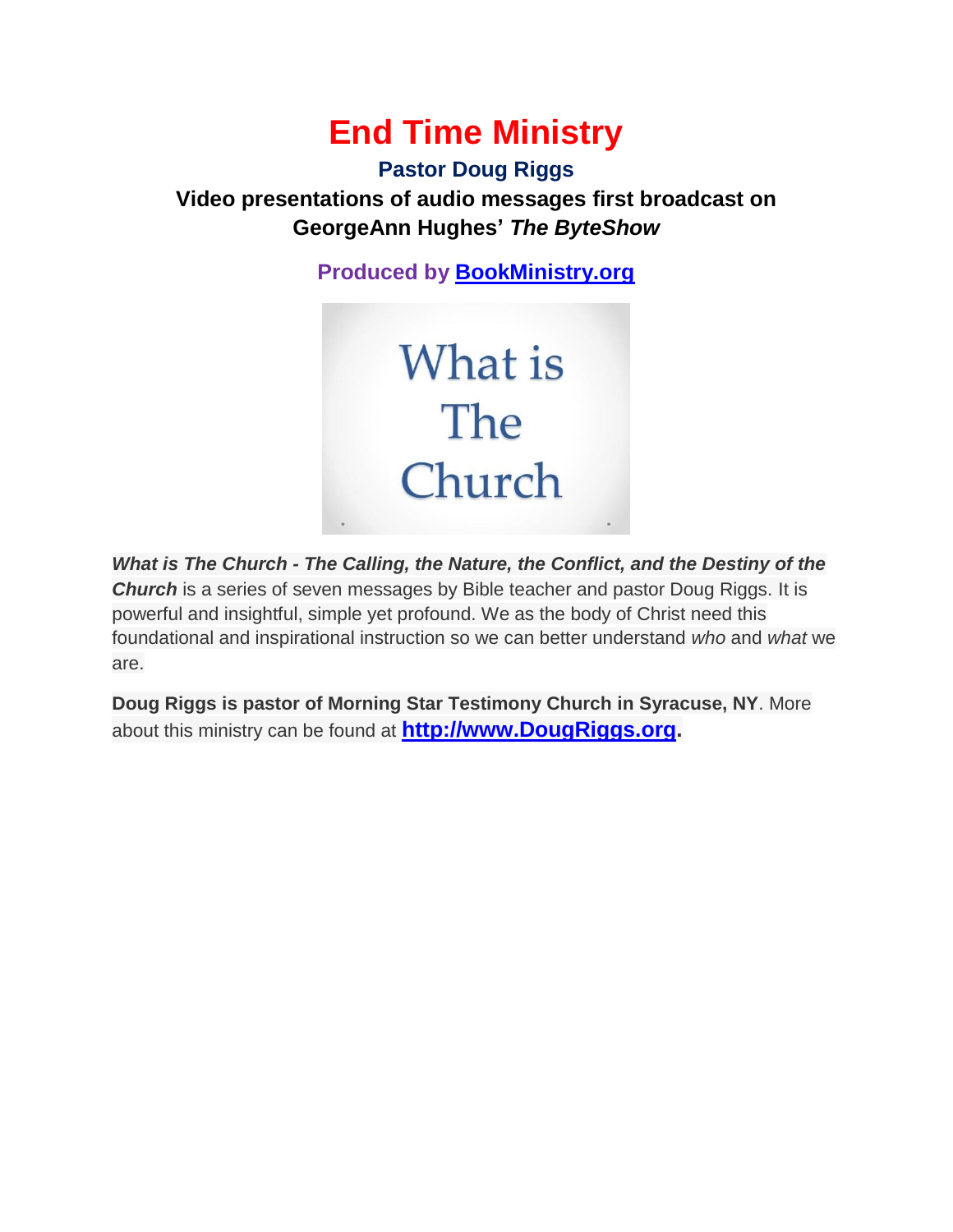# **The Blessed Hope**

Pastor Doug Riggs presents the hope of the church in this invigorating four-part series, **The Blessed Hope**. Be prepared for solid Bible teaching that breaches the controversy of the Rapture (the return of Christ **FOR** the Church) and His **2nd Advent** (the return of Christ **WITH** His bride, the Church, for Israel and the Gentile nations).

With the world on the brink of war and self-annihilation, the unrelenting unrest in *the Arab world, the persecution of the Church, and terrorism becoming a way of life - what is the biblical basis for the hope of our final deliverance as Christians?*

*Is the world coming to an end? Are we living in the last days?* 

*Is the Apocalypse the only thing left on the horizon of human destiny?* 

*Is the church the true Israel? Is God finished with Israel?* 

*When will the Rapture occur?*

**The Blessed Hope** faces the controversy head-on and reveals the revelation of the blessed hope for the church.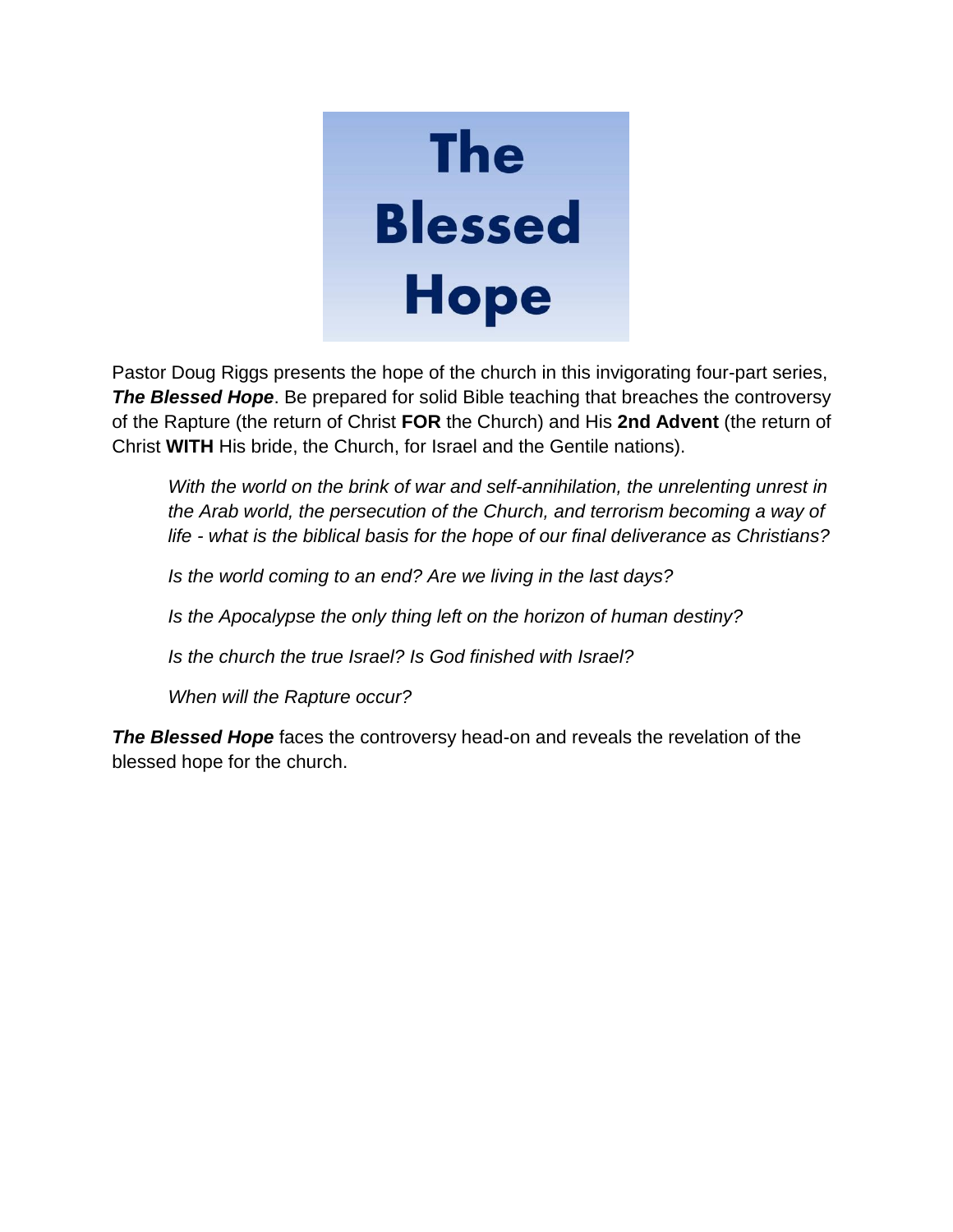

Today's church is asleep. *"Seeker-friendly"* church services are putting God's people to sleep. We are inundated with *"sermonettes for christianettes",* lulled to sleep by purveyors of peace, prosperity, and feel-good cotton candy. We will sadly soon discover it is nothing but spiritual poverty and eternal loss to those of us who inherit eternal life.

It is time to wake up! And if that means a rude awakening, so be it. It's time for us to get off the fence and decide if we are going to take the Word of God seriously. The warnings to the church of this generation are clearly proclaimed in this series of two messages. Expect to not only have your toes stepped on, but expect some deep and potentially painful spiritual surgery as the Word, the *"sharp two-edged sword",* cuts away at the soulish cancer that is leading the church into apostasy and the coming judgment and purging.

*"As we face the perilous times coming, if you don't have the helmet of final deliverance, then when all Hell breaks loose, how are you going to be able to stand?* 

*"I am not one who uses the rapture teaching to put the church to sleep. To the contrary; if you understand what I'm teaching from the word of God, you'd better be on the Philadelphian side - or don't expect any final deliverance for you. You will be vomited out of the mouth of Jesus Christ. And Revelation chapter 3 verse 14 is written to born again believers: 'To those whom I love ...'*

*"We Christians are in the way of the final evolution of mankind - we're in the way of the Satanic agenda to bring about transhumanism and singularity. We're in the way! But when the Rapture occurs, we're taken out of the way."*

*The Helmet of Salvation - Session #2*: this is a thorough and compelling message which is timely and relevant as we face the coming days of persecution, purging and preparation for the coming of our Lord Jesus Christ - first for the church - then for Israel and the Nations who place their faith in our beloved Redeemer and Savior. Are you wearing the Helmet of Salvation?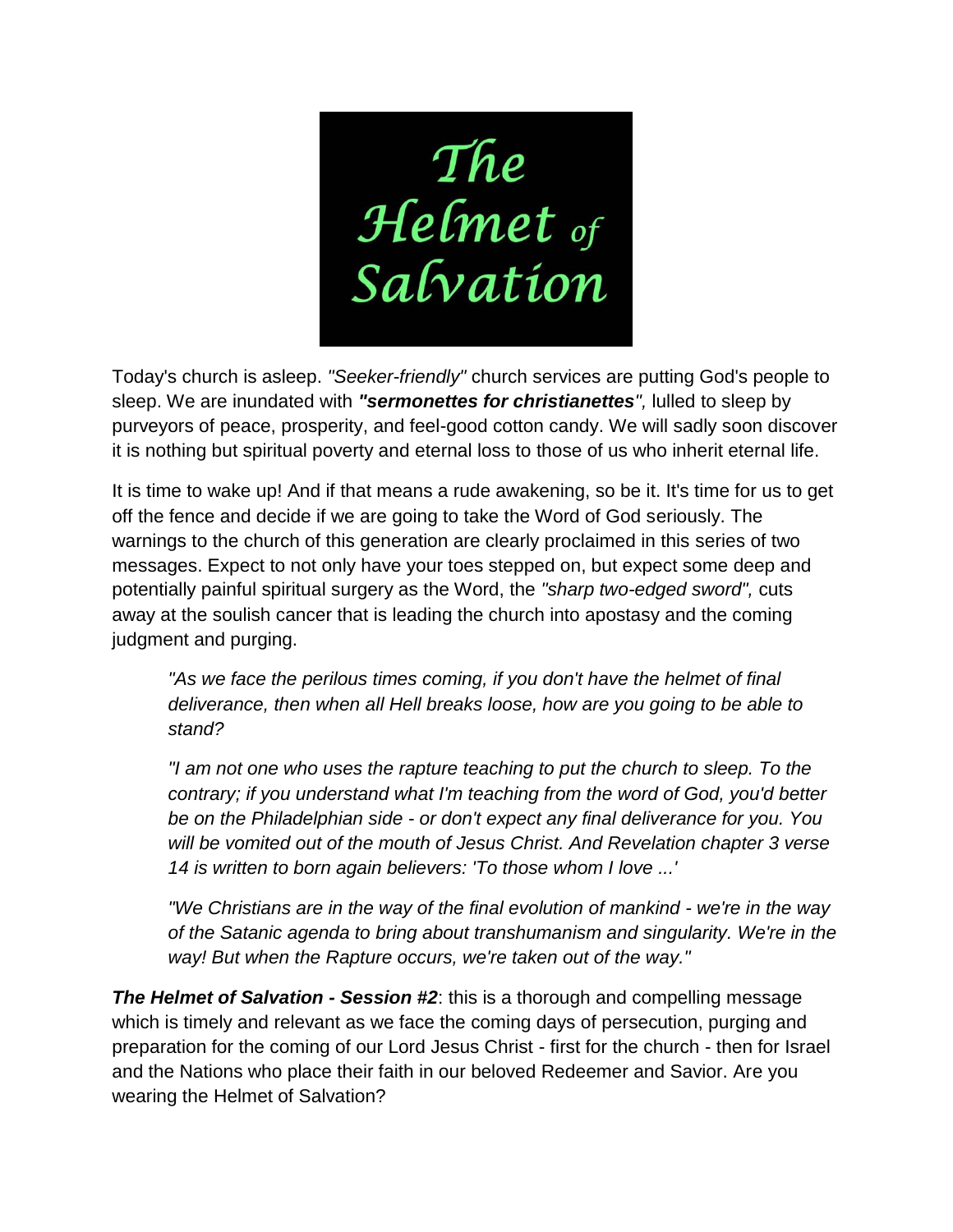For any who think the **"Pre-Tribulation Rapture**" belief is boring - and so "yesterday" think again. Better termed "Pre-Day of the Lord Rapture", bible scholars and students alike will have a hard time settling for anything less once they are introduced to this clear and refreshing message on the distinct difference from the **"Day of Christ"** and the **"Day of the Lord".**

Though the church certainly will face tribulation as the Bride prepares herself for her long-awaited Bridegroom, the wrath to come upon the earth to prepare Israel and the Nations is soon to follow. The question we will face isn't will the "carnal church" go through an uncertain and confusing series of purgings during the Day of the Lord **(Partial Rapture theory)**, but will we make up the remnant who survives the coming "evil day"? *The Helmet of Salvation* is the hope - the joyous, confident expectation - of final deliverance for us who are ready and longing for the fulfillment of the promise*: "we who are alive and remain (survive) will be caught up (rescued) ... to meet the Lord in the air"!*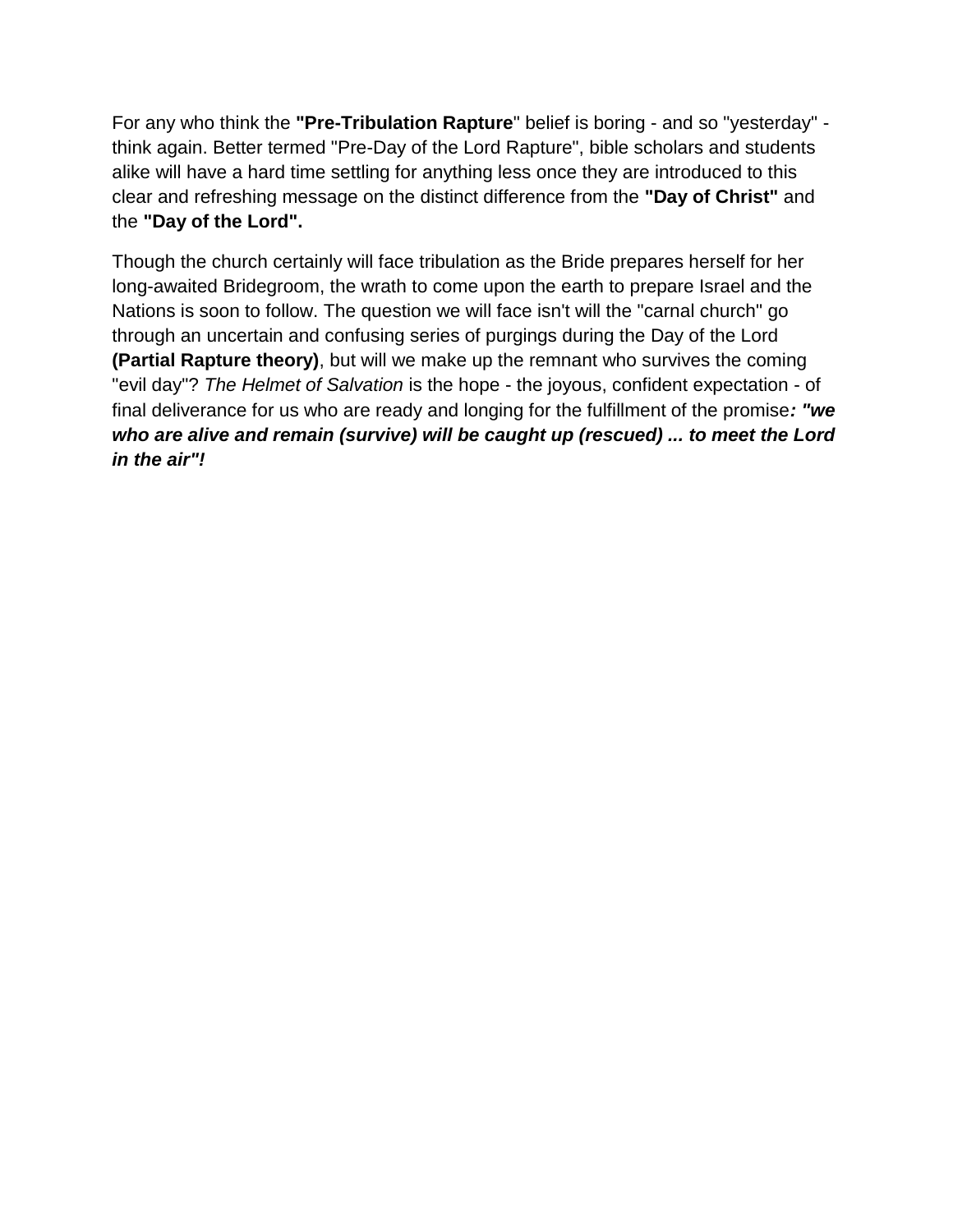The Day<br>Of<br>Visitation

*"The Day of Visitation",* a message by Pastor Doug Riggs - not your run-of-the-mill rock-you-to-sleep bible lesson - but a terrific revelation and explanation of what's coming and how to prepare for it. The "day of visitation" is like a two-edged sword: for some, a great and long awaited blessing and vindication; for others, a potentially fatal and tragic judgment.

*"God has a plan at the end of this age for the church, called the 'day of visitation'. It has never happened in history - and that 'day of visitation' coincides with the final phase of the church age when it's very dark - the morning star, which comes at the end of a very long night - means the church is going to pass through its greatest suffering - its greatest tribulation prior to "the Great Tribulation" which is going to come upon Israel and the Nations ... So the church must pass through a time of darkness leading up to and preparing a way for the "man of sin" to be revealed.* 

*"Once a person sees this eschatological framework, you have a solid grounding in where you are in history; you have a clear understanding of God's purpose and end-time plan for Israel and the Nations which comes after this - but God's whole purpose of bringing the church to completion - bringing the church 'to the measure of the stature of the fulness of Christ' (Eph. 4:13) - Christ being fully formed in His people (Gal. 4:19) - this is the key, because Christ in His people is the revelation of His glory. The church is the chosen instrument to reveal the glory of the Messiah (2 Thess. 2:14; Col. 3:4; 2 Thess. 4:10). When He comes, 'He will come to be glorified in His saints'.* 

*"With all the confusion that is out there, and fear of believers going through the time of antichrist - I do not see that at all in the scripture - but that does not mean that the church is not going to pass through a time of great suffering - that is a part of the 'day of visitation'."*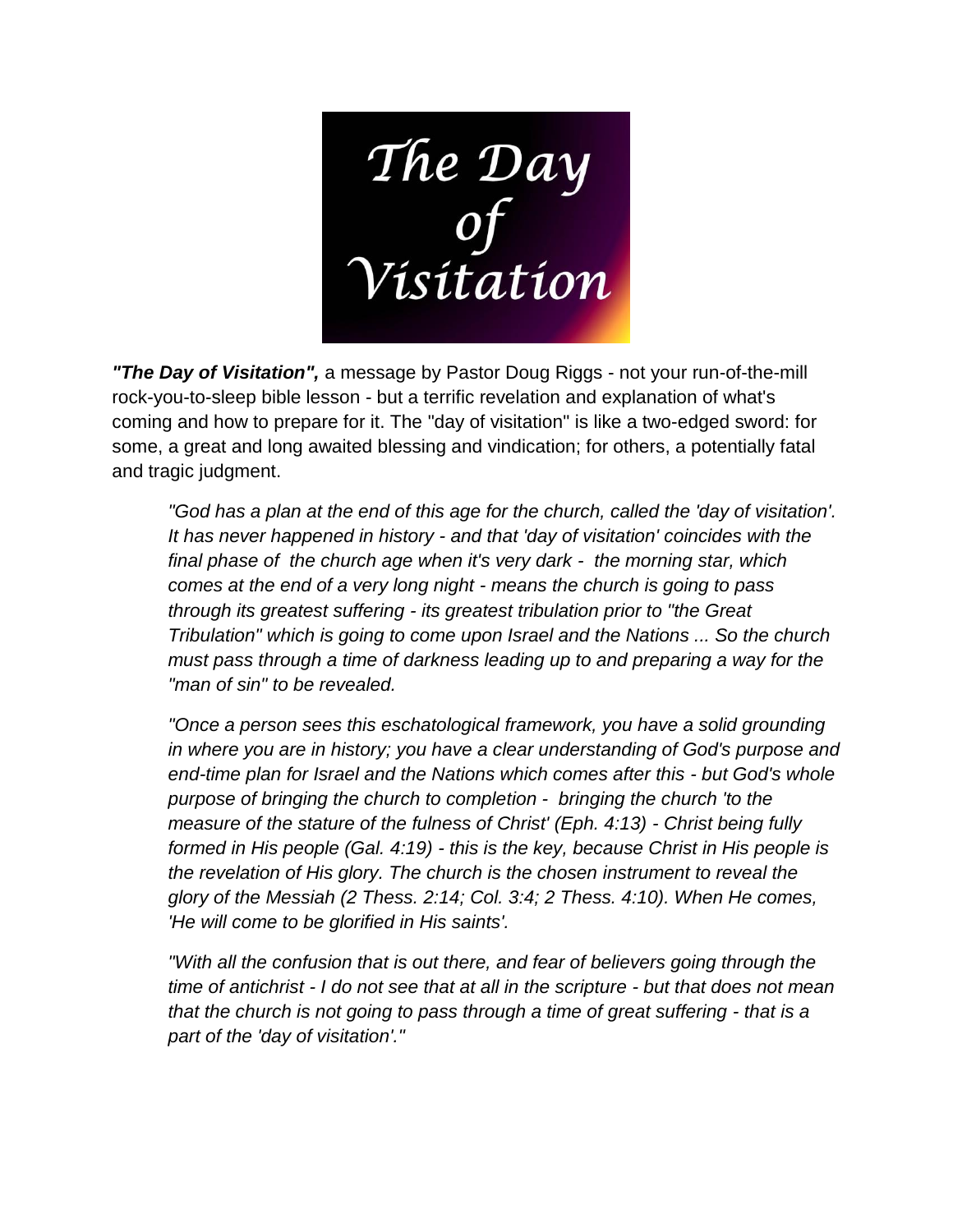

#### *The Celestial Court: The Judicial Criteria and Revelation of Why the Church will be in Heaven During the 7 Year "Day of the Lord" (Daniels 70 th week).*

**Session 1** is a comprehensive and enlightening treatise on the creation of the universe, angels and man. Pastor Doug Riggs carefully and thoroughly clarifies the background of sin from its inception in Lucifer and its outworking in Adam. The "star of the morning" lost his exalted place only to discover he would be replaced by man -- the corporate man, Christ Jesus the head, and the church, His body. Enraged, Satan levies a legal challenge to the Judge of all in the highest of all supreme court, but to no avail. As the accuser of the brethren, he continues to level charges against God's elect -- only to be defeated by our Advocate who defends us. Soon, his access to the heavenlies will be lost forever when the church takes its place in there in Christ. The church will be the instrument through whom God's judgments will be executed in the coming Great Tribulation.

*"This one spiritual organism, this one new man of Ephesians 2:15, head and body, make up the replacement of Satan ... Jesus is the root and offspring of David, the bright Morning Star, Revelation 22:16, so He is Lucifer's replacement as Son of Man, and as Head of this new creation entity, the bride, the church, the temple of God ... the church is THE entity that displaces utterly and with finality Lucifer."*

*"The church is God's final answer and criterion for the ultimate justification of carrying out the sentence and judgment of Satan to the lake of fire."*

*"The church is the instrument and the divine criterion for God judging angels, because the church, and only the church, will displace Satan, principalities, and powers."*

Pastor Doug Riggs, in **Session #2**, gives us the clear biblical proof that answers the question: *"Why does the church HAVE to be in heaven during the Tribulation?"*